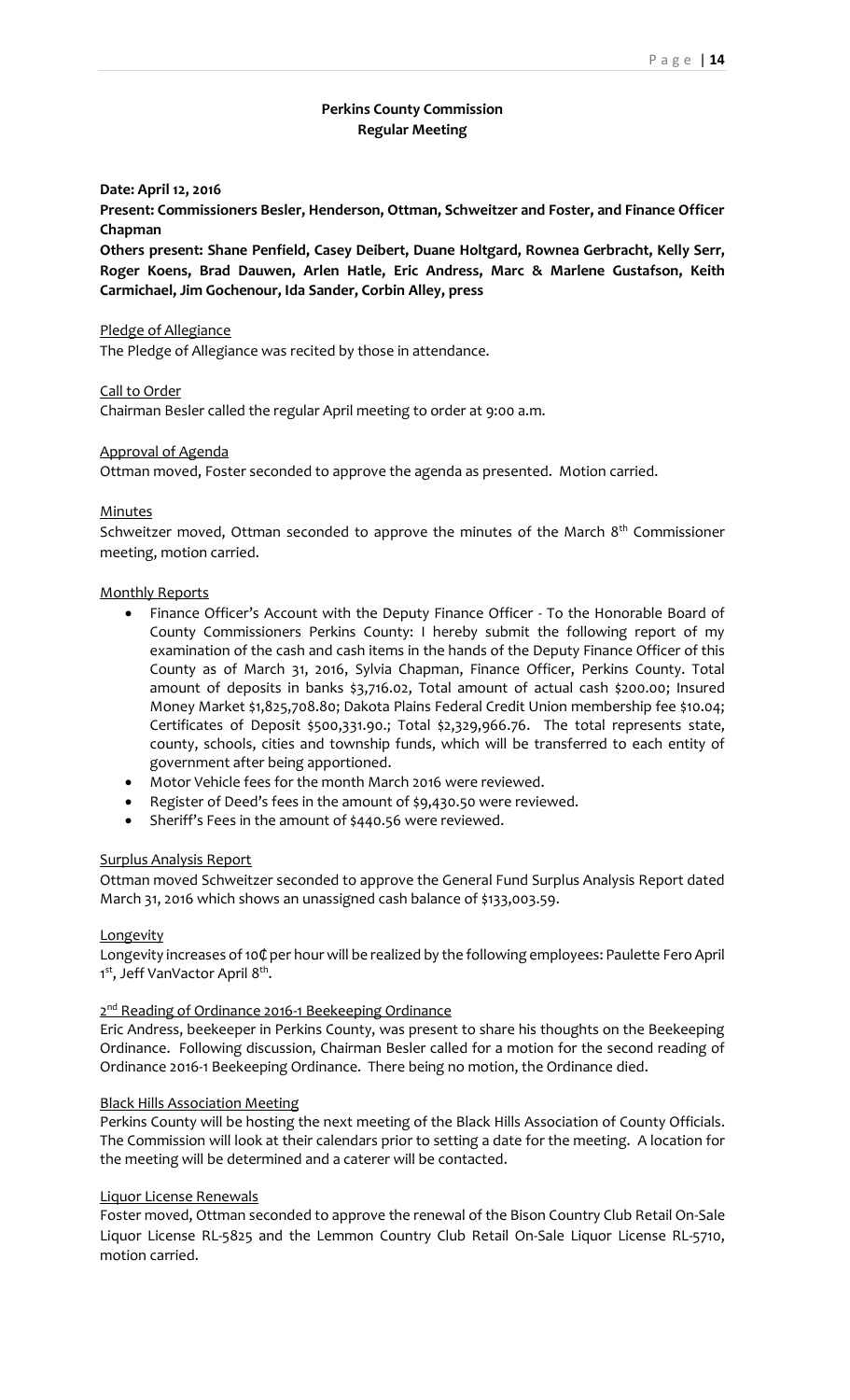# West Nile Grant Application

Perkins County received notification that applications are available for a West Nile Grant.

# Perkins County Highway Department

- Holtgard reviewed his Monthly Project & Maintenance Report. The culvert on the Bixby Road is complete and opened to traffic.
- Secondary Road Policy Holtgard presented a draft Secondary Road Policy for review by the Perkins County Commission. Foster moved, Ottman seconded to approve the Secondary Road Policy as presented, motion carried.
- Holtgard shared the SD DOT Bixby Road Bid Letting. The bids came in \$619,229.14 (17.3%) below the estimated costs. He is attempting to contact the SDDOT concerning adding on additional road miles to the project and will bring it back to the Commission next month.
- Holtgard has hired Joseph Kvale and Deric Keough as seasonal workers. Schweitzer moved, Henderson seconded to set the following summer help wages: Joseph Kvale wage at \$12.64 per hour and Deric Keough at 12.00 per hour, motion carried.

# Horizon Lease Agreement

Ottman moved, Schweitzer seconded to approve the leases with Horizon Health Care, Inc for the CHN office and ambulance bay, motion carried.

# 10:30 County Land Lease

The county land lease auction was held on the following properties:

- A tract of land in the SESE 18-21-16 was opened up for bids. There were no bidders.
- SE 24-174-16, 119.62 acres –Arlen Hatle bid \$5.00 per acre. Ottman moved, Foster seconded to accept the bid of \$5.00 per acre, motion carried.
- SWSW of 29-17-16 32 acres Jim Gochenour bid \$6.00 per acre. Henderson moved, Schweitzer seconded to accept the bid of \$6.00 per acre, motion carried.
- NW of 35-27-25 161.11 acres Marlene Gustafson from Voss Family Farm bid \$5.00 per acre. Foster moved, Henderson seconded to accept the bid of \$5.00 per acre, motion carried.
- NWSW, SWNW, SESW 4-16-61 119.39 acres Keith Carmichael bid \$5.00. Foster moved, Henderson seconded to accept the bid of \$5.00 per acre, motion carried.

## Ida Sander – 4-H Advisory Board

Ottman moved, Schweitzer seconded to keep the 4-H Advisor position open until filled, motion carried. Ottman moved, Foster seconded to compensate Dawn D0nner at the current wage and to pay per diem for travel to the Bison 4-H office, motion carried.

## Courthouse Building Project

Roger Koens from Johnson Controls was present to review the upcoming courthouse renovation. There was some questions on the galvanized pipe in the courthouse. There is some concern on leaving the galvanized pipe in place. Brad Dauwen stated he would evaluate the situation and get back to the Commission on his findings. There is a possibility that a change order may be needed.

## ArcView GIS Software

Rownea Gerbracht represented the Perkins County officials to request the purchase of ArcView software. Henderson moved, Schweitzer seconded to do a contingency transfer to 101-170-4260 in the amount of \$1500.00 to purchase ArcView software, motion carried.

# Sheriff Kelly Serr

- Sheriff Serr has hired Matt Giesler to fill the vacancy created by the resignation of Matt Schackow. April 26<sup>th</sup> will be the starting date for Matt Giesler. Ottman moved, Foster seconded to set Matt Giesler pay rate at \$16.99 per hour, motion carried.
- Sheriff Serr would like the sheriff mileage rate to reflect the increase in the state mileage rate. Schweitzer moved, Henderson seconded to set the Sheriff mileage fee at 48¢ per mile, motion carried.

# Executive Session

Foster moved, Schweitzer seconded to enter into executive session to discuss legal issues at 11:50 a.m., motion carried. Chairman Besler declared the meeting out of executive session at 11:56 a.m.